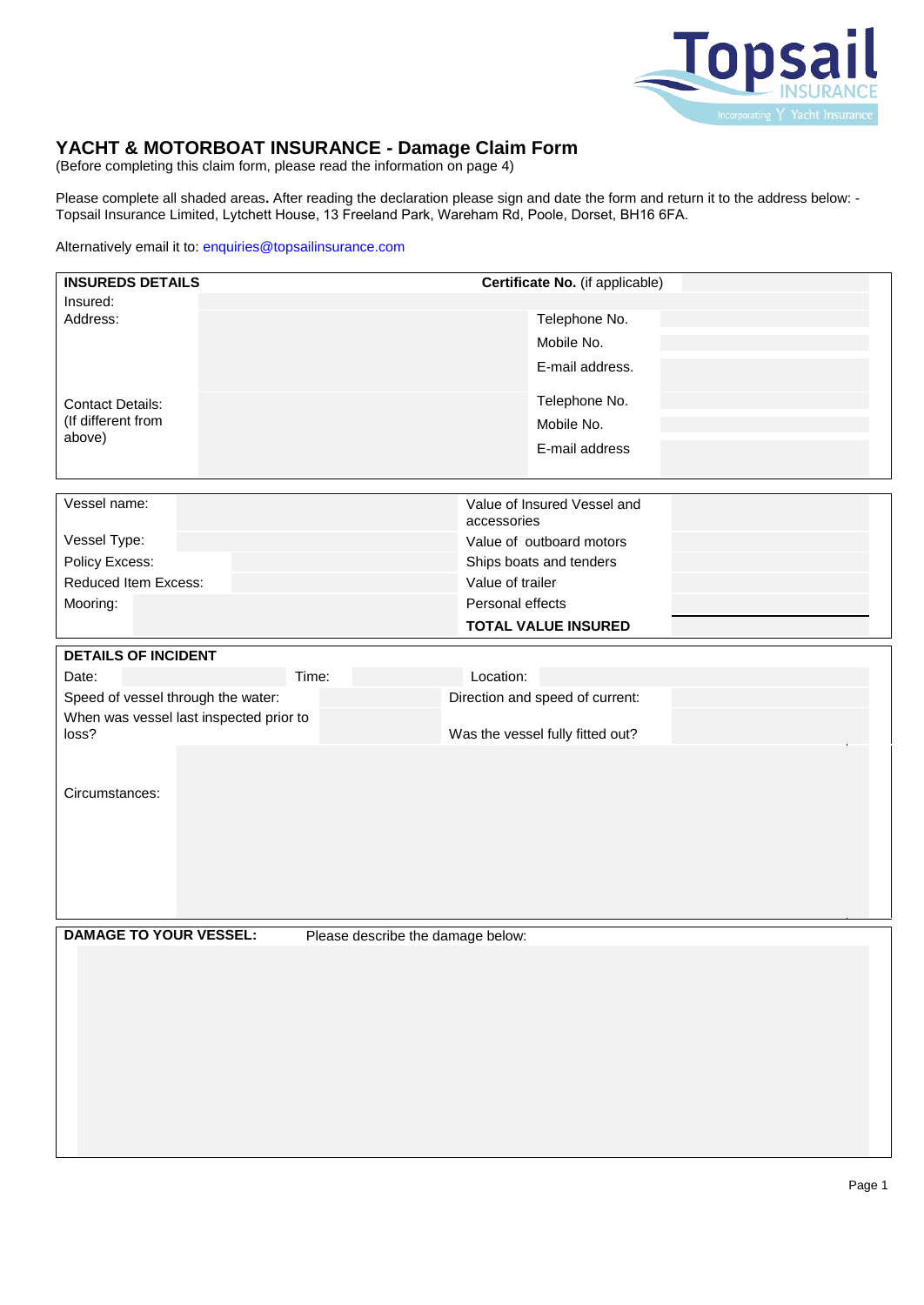| <b>REPAIRS TO YOUR VESSEL:</b>                                                                                                                                                                                                                                                                                |                                                                                                                                        |  |  |  |
|---------------------------------------------------------------------------------------------------------------------------------------------------------------------------------------------------------------------------------------------------------------------------------------------------------------|----------------------------------------------------------------------------------------------------------------------------------------|--|--|--|
|                                                                                                                                                                                                                                                                                                               | Where is the vessel and in who's' charge? Give Name, Address and Telephone No.                                                         |  |  |  |
|                                                                                                                                                                                                                                                                                                               |                                                                                                                                        |  |  |  |
| Have you obtained an                                                                                                                                                                                                                                                                                          | Ves/No If so, from whom?                                                                                                               |  |  |  |
| estimate for repairs?                                                                                                                                                                                                                                                                                         |                                                                                                                                        |  |  |  |
| Amount £                                                                                                                                                                                                                                                                                                      | Please forward an estimate as soon as possible, or enclose with this form.                                                             |  |  |  |
| <b>CREW:</b><br>and experience in handling craft.                                                                                                                                                                                                                                                             | Who was in charge of your vessel at the time the incident occurred? Give name, address, occupation, particulars of qualifications held |  |  |  |
|                                                                                                                                                                                                                                                                                                               |                                                                                                                                        |  |  |  |
| Give details of all other crew carried including owner or skipper:                                                                                                                                                                                                                                            |                                                                                                                                        |  |  |  |
|                                                                                                                                                                                                                                                                                                               |                                                                                                                                        |  |  |  |
|                                                                                                                                                                                                                                                                                                               | RACING: If the incident took place whilst the craft was subject to the racing rules please complete the following;                     |  |  |  |
| Yes/No<br>Was a protest made?<br>With what result? (if available, attach a copy of the protest findings)                                                                                                                                                                                                      | If so, to whom?                                                                                                                        |  |  |  |
|                                                                                                                                                                                                                                                                                                               |                                                                                                                                        |  |  |  |
|                                                                                                                                                                                                                                                                                                               |                                                                                                                                        |  |  |  |
|                                                                                                                                                                                                                                                                                                               |                                                                                                                                        |  |  |  |
| If no protest was made, please give an explanation for this decision.                                                                                                                                                                                                                                         |                                                                                                                                        |  |  |  |
|                                                                                                                                                                                                                                                                                                               |                                                                                                                                        |  |  |  |
| <b>DAMAGE TO THIRD PARTIES: (Persons or property)</b>                                                                                                                                                                                                                                                         |                                                                                                                                        |  |  |  |
| Details of damage or injury:                                                                                                                                                                                                                                                                                  |                                                                                                                                        |  |  |  |
|                                                                                                                                                                                                                                                                                                               |                                                                                                                                        |  |  |  |
|                                                                                                                                                                                                                                                                                                               |                                                                                                                                        |  |  |  |
| Have any claims been made against you?<br>If so, state amount £<br>Note: If a claim has been received from a third party the same should be merely acknowledged, stating the matter is<br>receiving attention. DO NOT DISCLOSE the fact that insurance exists and DO NOT ADMIT LIABILITY or make any offer of |                                                                                                                                        |  |  |  |
| payment.                                                                                                                                                                                                                                                                                                      | N.B. All communications from third parties should be forwarded immediately to the company for attention.                               |  |  |  |
|                                                                                                                                                                                                                                                                                                               |                                                                                                                                        |  |  |  |
|                                                                                                                                                                                                                                                                                                               | WITNESSES: Give names and addresses - It is important that these should be obtained                                                    |  |  |  |
| Passengers in vessel:                                                                                                                                                                                                                                                                                         |                                                                                                                                        |  |  |  |
|                                                                                                                                                                                                                                                                                                               |                                                                                                                                        |  |  |  |
|                                                                                                                                                                                                                                                                                                               |                                                                                                                                        |  |  |  |
| Independent witnesses:                                                                                                                                                                                                                                                                                        |                                                                                                                                        |  |  |  |
|                                                                                                                                                                                                                                                                                                               |                                                                                                                                        |  |  |  |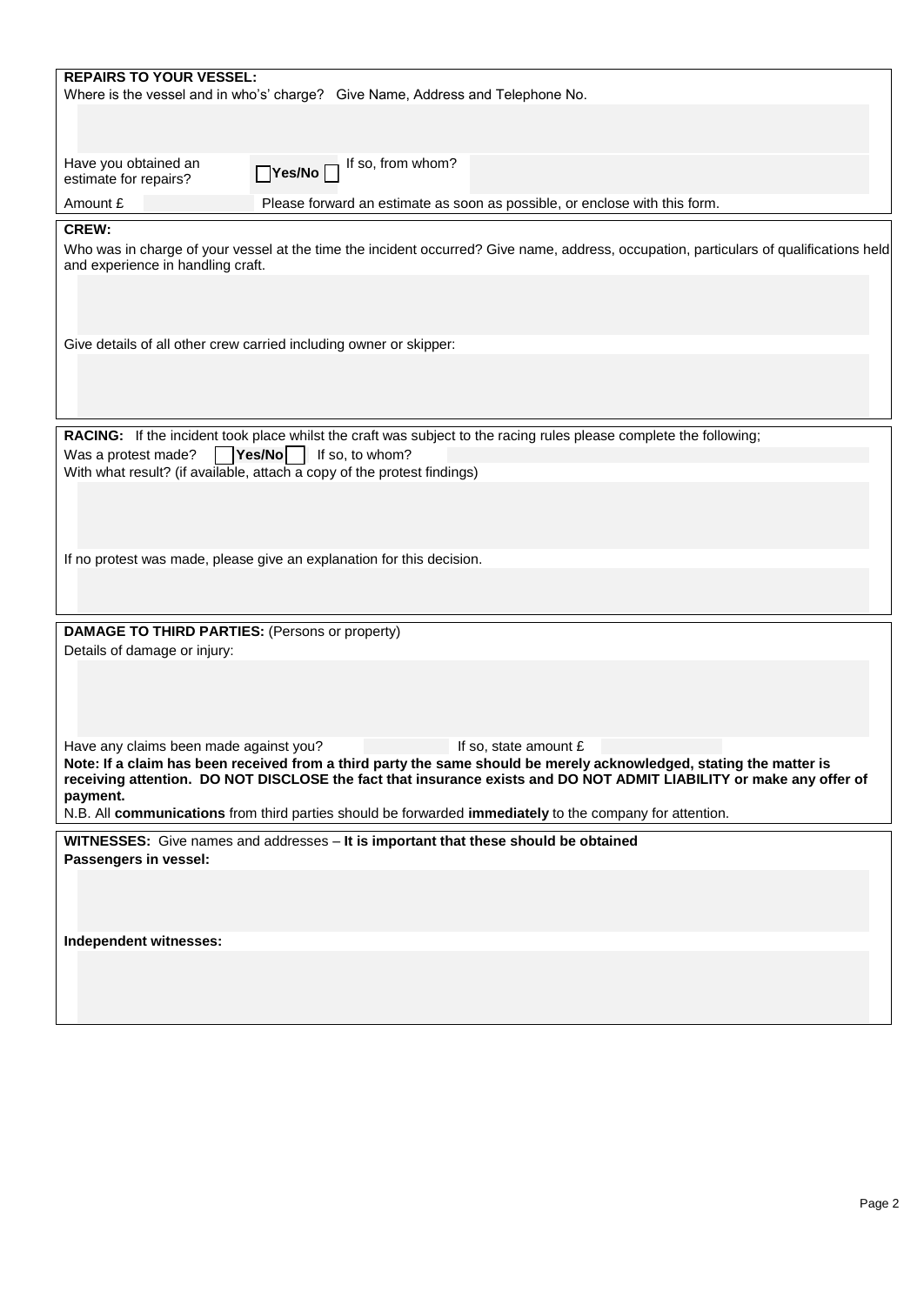|  | <b>OFFICIAL EVIDENCE:</b> |
|--|---------------------------|
|--|---------------------------|

If a coastguard, harbour official, lock keeper, police officer or race officer witnessed the incident or it was reported to them, please provide the name, address and date of reporting.

### **SALVAGE:**

If any salvage services have been rendered, please give details, including names of the parties and full details of the assistance given.

## **STATEMENT OF CLAIM-**

| <b>JIAILMENI UF ULAIM.</b>                                                                 |                            |                         |                                |            |                       |
|--------------------------------------------------------------------------------------------|----------------------------|-------------------------|--------------------------------|------------|-----------------------|
| Description of property stolen, lost<br>destroyed or damaged. Give model<br>and serial no. | Are you the<br>sole owner? | Date of<br>Manufacture. | Date purchased<br>or acquired. | Price Paid | Net amount<br>claimed |
|                                                                                            |                            |                         |                                |            |                       |
|                                                                                            |                            |                         |                                |            |                       |
|                                                                                            |                            |                         |                                |            |                       |
|                                                                                            |                            |                         |                                |            |                       |
|                                                                                            |                            |                         |                                |            |                       |
|                                                                                            |                            |                         |                                |            |                       |
|                                                                                            |                            |                         |                                |            |                       |
|                                                                                            |                            |                         |                                |            |                       |
|                                                                                            |                            |                         |                                |            |                       |
|                                                                                            |                            |                         |                                |            |                       |
|                                                                                            |                            |                         |                                |            |                       |
|                                                                                            |                            |                         |                                |            |                       |
|                                                                                            |                            |                         |                                |            |                       |

| Insurance:              | Do you hold any other insurance policy indemnifying you against this<br>loss/accident?                                                                   | 'Yes/No |
|-------------------------|----------------------------------------------------------------------------------------------------------------------------------------------------------|---------|
| <b>Value Added Tax:</b> | If yes, please give full details, or attach a photocopy.<br>Can you recover VAT in connection with your vessel?<br>If yes, please enter your VAT number. | Yes/Nol |
| $- \cdot$               | .<br>$\cdots$<br>$\cdots$<br>                                                                                                                            | . .     |

Please use a separate page for answers where insufficient space has been allowed. Clearly identify the questions concerned in each case.

If damage resulted from a collision, please use a separate page to sketch a diagram showing, (a) Before the impact: (b) At the time of impact: (c) After the impact. Include wind speed, direction and tide if relevant.

**DECLARATION:** Please ensure all relevant questions have been answered. I/We believe that the facts stated in this claim form are true. **Assured's Signature(s): Date:**